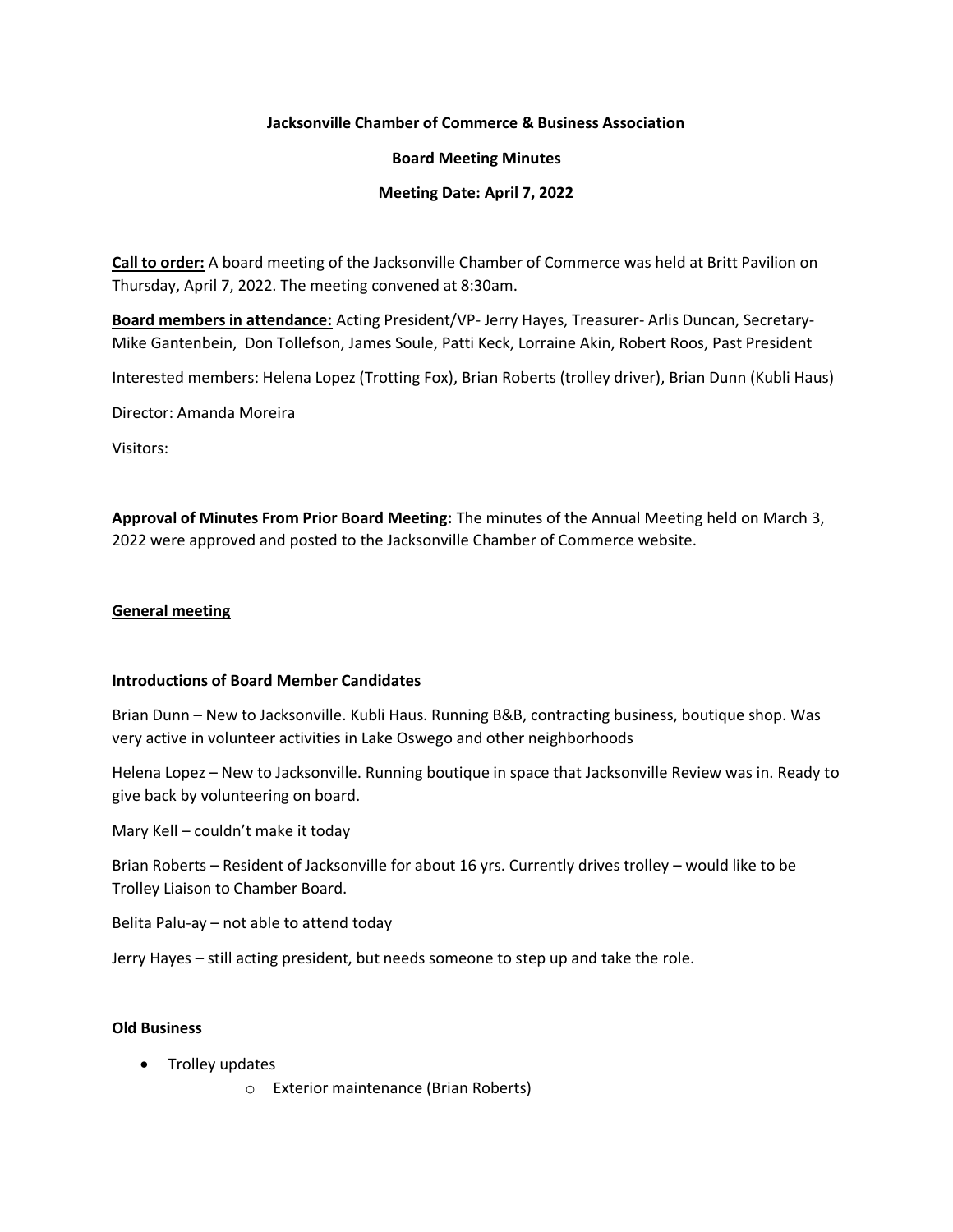- Some weather damage. Did annual inspection, got painting company to look over trolley and determine costs of re-staining wood portions of the exterior, containing water penetration. Brian offering to do the work – in progress.
- Amanda next step, make sure we get a storage bay again once the Fire Dept. construction is finished
- $\circ$  Trolley starts May 7<sup>th</sup>
	- Sat/Sun in May, Sept., Oct.
	- Tues-Sun June-August
	- Closed Mondays
	- \$5 Child / \$10 Adult tickets
- o Going electric (James/Amanda)
	- **■** Meeting for price quote on May  $17<sup>th</sup>$  @ 10am
- o Haunted Trolley
	- Discussed options, possibly going back to two weekends
	- Amanda we could do something in the US Hotel, indoor haunted house concept
- Annual Staff Evaluations- completed
	- o Vacancy filled by Jo Parker
- 2022 Chamber Member renewals (in progress)
	- o Complete by end of May
- Haunted Halloween planning (Arlis)
	- o Weekend prior to Halloween
	- o Should we look into purchasing another trolley? The ones we rented before are not available
- Storage Clean-out May 22<sup>nd</sup> 9 am Storage facility across from Bimart
- Pickle Ball petition want to protest concept of additional pickleball court in C Street parking lot
	- o Still figuring out how many parking spots may be eliminated. We don't think we can spare parking spaces.

# **New Business**

- Victorian Christmas Parade
	- o Jerry need to start meeting soon, next week
	- o Volunteers returning from last year so far
	- o New volunteers welcome
	- $\circ$  Robert discussion about changing route turning left on 5<sup>th</sup> and continuing down to D Street, past courthouse Christmas Tree
		- Would redirect traffic from South Stage Rd. through neighborhoods
		- May consider staging north of California and routing traffic around Doc Griffin Park and up Main St. – end near Bigham Knoll
		- Decided to move forward with asking city council about route change